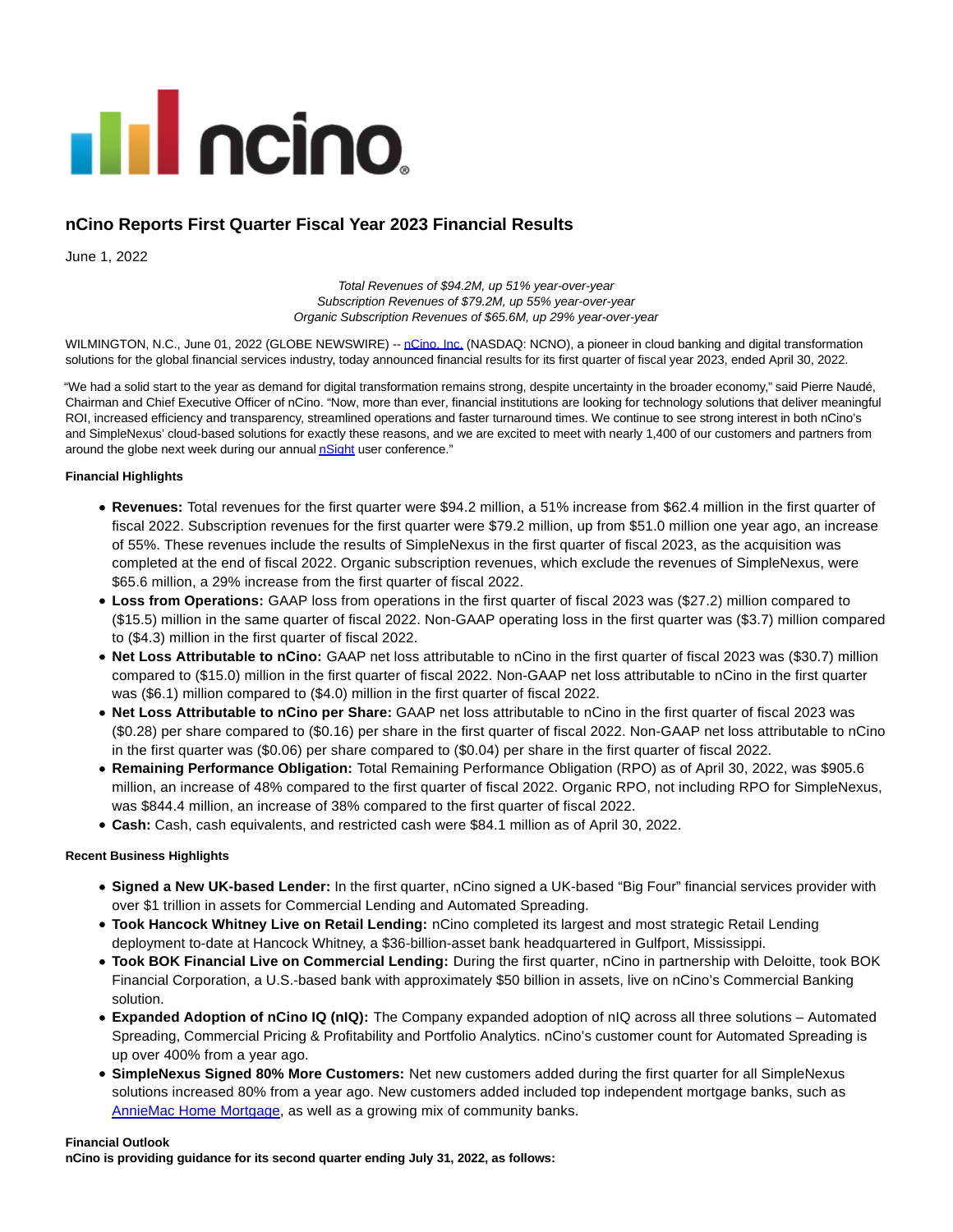- Total revenues between \$97 million and \$98 million.
- Subscription revenues between \$81.5 million and \$82.5 million.
- Non-GAAP operating loss between (\$6.5) million and (\$7.5) million.
- Non-GAAP net loss attribute to nCino per share of (\$0.08) to (\$0.09).

### **nCino is providing guidance for its fiscal year 2023 ending January 31, 2023, as follows:**

- Total revenues between \$401 million and \$403 million.
- Subscription revenues between \$341 and \$343 million.
- Non-GAAP operating loss between (\$24) million and (\$26) million.
- Non-GAAP net loss attributable to nCino per share of (\$0.28) to (\$0.30).

#### **Conference Call**

nCino will host a conference call at 4:30 p.m. ET today to discuss its financial results and outlook. The conference call will be available via live webcast and replay at the Investor Relations section of nCino's website: [https://investor.ncino.com/news-events/events-and-presentations.](https://www.globenewswire.com/Tracker?data=RaubuDWmJgaNpPNNenjb_EE26mDXgQz87nSjXfD9Sfi4vrw7v0CdRUmXBi10kvX_VRo0Xw_KyAKDIG5VSeh2JQTtTY9APGiFhSMTfSRnWjqHkLjMJSNu-HmJgEAZGn_wO-cexfvMYpPbwCpnBCcOjoZEyGTGV8fN7SDbB_VJ7TXo7Pc2poiaftttc7BOpy70Q9zt_9CfgOqH8YzwxyFKdg==)

#### **About nCino**

nCino (NASDAQ: NCNO) is the worldwide leader in cloud banking. The nCino Bank Operating System<sup>®</sup> empowers financial institutions with scalable technology to help them achieve revenue growth, greater efficiency, cost savings and regulatory compliance. In a digital-first world, nCino's single cloud-based platform enhances the employee and client experience to enable financial institutions to more effectively onboard clients, make loans and manage the entire loan life cycle, and open deposit and other accounts across lines of business and channels. Transforming how financial institutions operate through innovation, reputation and speed, nCino is partnered with more than 1,750 financial institutions of all types and sizes on a global basis. For more information, visit [https://www.ncino.com.](https://www.globenewswire.com/Tracker?data=RaubuDWmJgaNpPNNenjb_MGA0D9lXgRRF1PrInkqXhpQz-tu5CkIXbKL0gEhsLmmQoMcYQ0bmjjHxo3sgc_Ax2H1dAU1imQJH7-my-YdNN0=)

#### **Forward-Looking Statements:**

This press release contains forward-looking statements about nCino's financial and operating results, which include statements regarding nCino's future performance, outlook, guidance, the assumptions underlying those statements, the benefits from the use of nCino's solutions, our strategies, and general business conditions. Forward-looking statements generally include actions, events, results, strategies and expectations and are often identifiable by use of the words "believes," "expects," "intends," "anticipates," "plans," "seeks," "estimates," "projects," "may," "will," "could," "might," or "continues" or similar expressions and the negatives thereof. Any forward-looking statements contained in this press release are based upon nCino's historical performance and its current plans, estimates, and expectations and are not a representation that such plans, estimates, or expectations will be achieved. These forward-looking statements represent nCino's expectations as of the date of this press release. Subsequent events may cause these expectations to change and, except as may be required by law, nCino does not undertake any obligation to update or revise these forwardlooking statements. These forward-looking statements are subject to known and unknown risks and uncertainties that may cause actual results to differ materially including, but not limited to risks associated with (i) the impact of the COVID-19 pandemic, including the impact to the financial services industry, the impact on general economic conditions and the impact of government responses, restrictions, and actions; (ii) risks associated with the acquisition of SimpleNexus, (iii) breaches in our security measures or unauthorized access to our customers' or their clients' data; (iv) the accuracy of management's assumptions and estimates; (v) our ability to attract new customers and succeed in having current customers expand their use of our solution; (vi) competitive factors, including pricing pressures, consolidation among competitors, entry of new competitors, the launch of new products and marketing initiatives by our competitors, and difficulty securing rights to access or integrate with third party products or data used by our customers; (vii) the rate of adoption of our newer solutions and the results of our efforts to sustain or expand the use and adoption of our more established solutions; (viii) fluctuation of our results of operations, which may make period-to-period comparisons less meaningful; (ix) our ability to manage our growth effectively including expanding outside of the United States; (x) adverse changes in our relationship with Salesforce; (xi) our ability to successfully acquire new companies and/or integrate acquisitions into our existing organization, including SimpleNexus; (xii) the loss of one or more customers, particularly any of our larger customers, or a reduction in the number of users our customers purchase access and use rights for; (xiii) system unavailability, system performance problems, or loss of data due to disruptions or other problems with our computing infrastructure or the infrastructure we rely on that is operated by third parties; (xiv) our ability to maintain our corporate culture and attract and retain highly skilled employees; (xv) adverse changes in the financial services industry, including as a result of customer consolidation; (xvi) adverse changes in economic, regulatory, or market conditions, including as a direct or indirect consequence of the outbreak of hostilities in Ukraine and higher interest rates; and (xvii) the outcome and impact of legal proceedings and related fees and expenses.

Additional risks and uncertainties that could affect nCino's business and financial results are included in our reports filed with the U.S. Securities and Exchange Commission (available on our web site a[t www.ncino.com o](https://www.globenewswire.com/Tracker?data=wocf9b7dubOs8JaGmhEPiL0_BVTQkkf7t0g3udcJbtHu-x23qkZxrN53xjVRb7nLVz1ZSX3UaWb2DvOtNoGFekzP5GMC2M04kzXtwQdggrg=)r the SEC's web site at [www.sec.gov\).](https://www.globenewswire.com/Tracker?data=RrniO0x0RlIdQt8sktO_DBjQR0zvzFom-DE43-x69bxVupng5NKmk8K-6wR9qTBgvu0R9NxbBjHao9b0-e-c6w==) Further information on potential risks that could affect actual results will be included in other filings nCino makes with the SEC from time to time.

#### **nCino, Inc. CONDENSED CONSOLIDATED BALANCE SHEETS** (In thousands) (Unaudited)

|                                                                     | January 31, |        |  |                |  |  |  |
|---------------------------------------------------------------------|-------------|--------|--|----------------|--|--|--|
|                                                                     |             | 2022   |  | April 30, 2022 |  |  |  |
| <b>Assets</b>                                                       |             |        |  |                |  |  |  |
| Current assets                                                      |             |        |  |                |  |  |  |
| Cash and cash equivalents                                           | \$          | 88.014 |  | 78,684         |  |  |  |
| Accounts receivable, net                                            |             | 74.528 |  | 72.822         |  |  |  |
| Costs capitalized to obtain revenue contracts, current portion, net |             | 7.583  |  | 7.849          |  |  |  |
| Prepaid expenses and other current assets                           |             | 13.384 |  | 13.795         |  |  |  |
|                                                                     |             |        |  |                |  |  |  |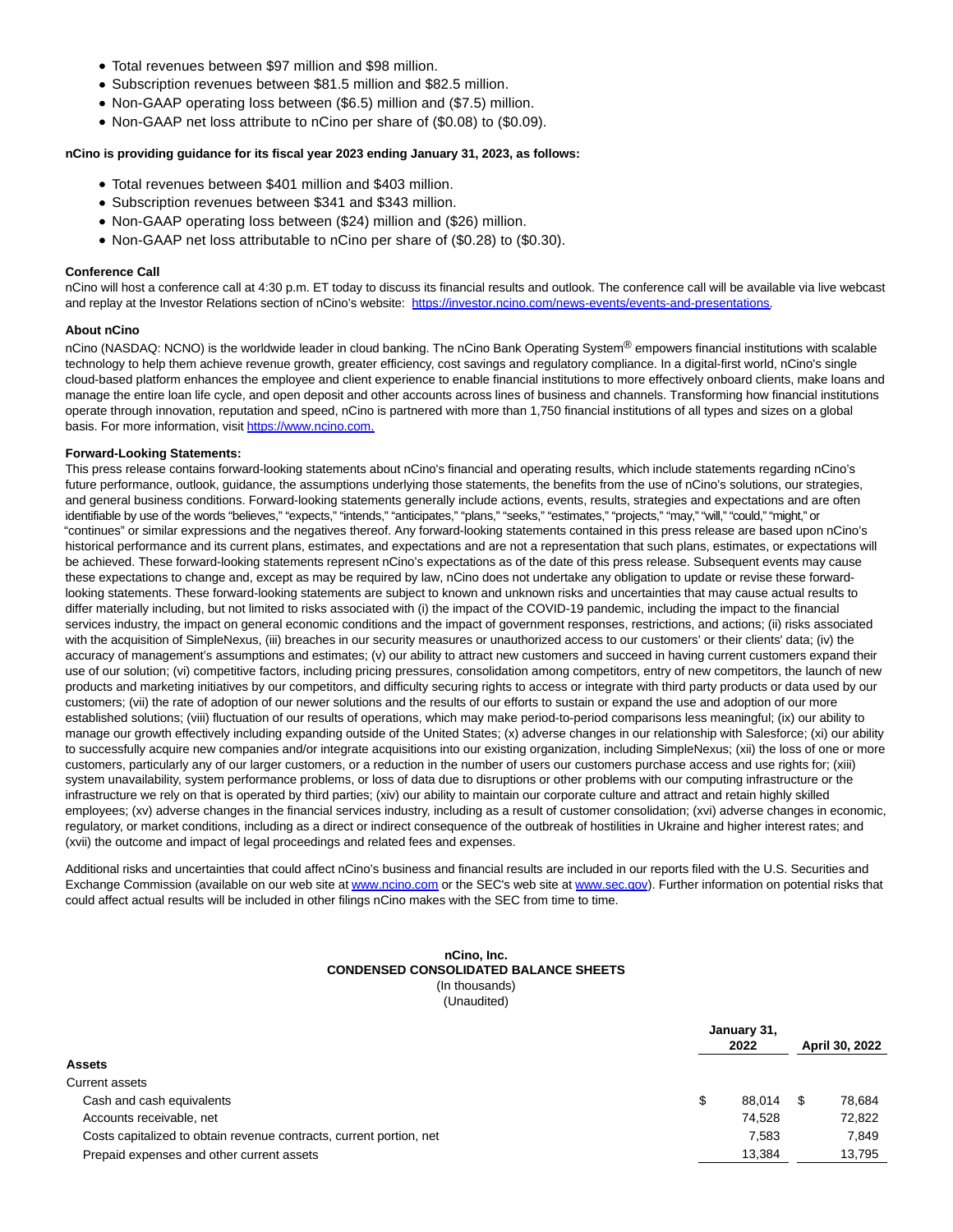| <b>Total current assets</b>                                                      |    | 183,509    | 173,150         |
|----------------------------------------------------------------------------------|----|------------|-----------------|
| Property and equipment, net                                                      |    | 60,677     | 68,371          |
| Operating lease right-of-use assets, net                                         |    | 13,170     | 11,975          |
| Costs capitalized to obtain revenue contracts, noncurrent, net                   |    | 16,403     | 16,176          |
| Goodwill                                                                         |    | 841,487    | 841,503         |
| Intangible assets, net                                                           |    | 180,122    | 173,094         |
| Investment                                                                       |    | 4,031      | 4,031           |
| Other long-term assets                                                           |    | 1,615      | 8,501           |
| <b>Total assets</b>                                                              | \$ | 1,301,014  | \$<br>1,296,801 |
| Liabilities, redeemable non-controlling interest, and stockholders' equity       |    |            |                 |
| <b>Current liabilities</b>                                                       |    |            |                 |
| Accounts payable                                                                 | \$ | 11.366     | \$<br>8,842     |
| Accrued compensation and benefits                                                |    | 21,454     | 13,900          |
| Accrued expenses and other current liabilities                                   |    | 14,744     | 11,959          |
| Deferred revenue, current portion                                                |    | 122,643    | 143,973         |
| Financing obligations, current portion                                           |    | 621        | 646             |
| Operating lease liabilities, current portion                                     |    | 3,548      | 3,514           |
| <b>Total current liabilities</b>                                                 |    | 174,376    | 182,834         |
| Operating lease liabilities, noncurrent                                          |    | 11,198     | 10,005          |
| Deferred income taxes, noncurrent                                                |    | 1,675      | 1,891           |
| Deferred revenue, noncurrent                                                     |    | 44         | 43              |
| Financing obligations, noncurrent                                                |    | 33,478     | 33,303          |
| Construction liability, noncurrent                                               |    | 9,736      | 13,469          |
| <b>Total liabilities</b>                                                         |    | 230,507    | 241,545         |
| Commitments and contingencies                                                    |    |            |                 |
| Redeemable non-controlling interest                                              |    | 2,882      | 3,419           |
| Stockholders' equity                                                             |    |            |                 |
| Common stock                                                                     |    | 55         | 55              |
| Additional paid-in capital                                                       |    | 1,277,258  | 1,290,295       |
| Accumulated other comprehensive income (loss)                                    |    | (72)       | 762             |
| Accumulated deficit                                                              |    | (209, 616) | (239, 275)      |
| Total stockholders' equity                                                       |    | 1,067,625  | 1,051,837       |
| Total liabilities, redeemable non-controlling interest, and stockholders' equity | S  | 1,301,014  | \$<br>1,296,801 |
|                                                                                  |    |            |                 |

#### **nCino, Inc. CONDENSED CONSOLIDATED STATEMENTS OF OPERATIONS** (In thousands, except share and per share data)

(Unaudited)

|                                 | Three Months Ended April 30, |                |  |
|---------------------------------|------------------------------|----------------|--|
|                                 | 2021                         | 2022           |  |
| <b>Revenues</b>                 |                              |                |  |
| Subscription                    | \$<br>51,033<br>\$           | 79,189         |  |
| Professional services and other | 11,322                       | 15,022         |  |
| Total revenues                  | 62,355                       | 94,211         |  |
| <b>Cost of revenues</b>         |                              |                |  |
| Subscription                    | 14,946                       | 25,510         |  |
| Professional services and other | 11,353                       | 14,792         |  |
| Total cost of revenues          | 26,299                       | 40,302         |  |
| <b>Gross profit</b>             | 36,056                       | 53,909         |  |
| Gross margin %                  | 58%                          | 57%            |  |
| <b>Operating expenses</b>       |                              |                |  |
| Sales and marketing             | 18,425                       | 29,339         |  |
| Research and development        | 17,425                       | 29,115         |  |
| General and administrative      | 15,680                       | 22,686         |  |
| Total operating expenses        | 51,530                       | 81,140         |  |
| Loss from operations            | (15, 474)                    | (27, 231)      |  |
| Non-operating income (expense)  |                              |                |  |
| Interest income                 | 57                           | $\overline{2}$ |  |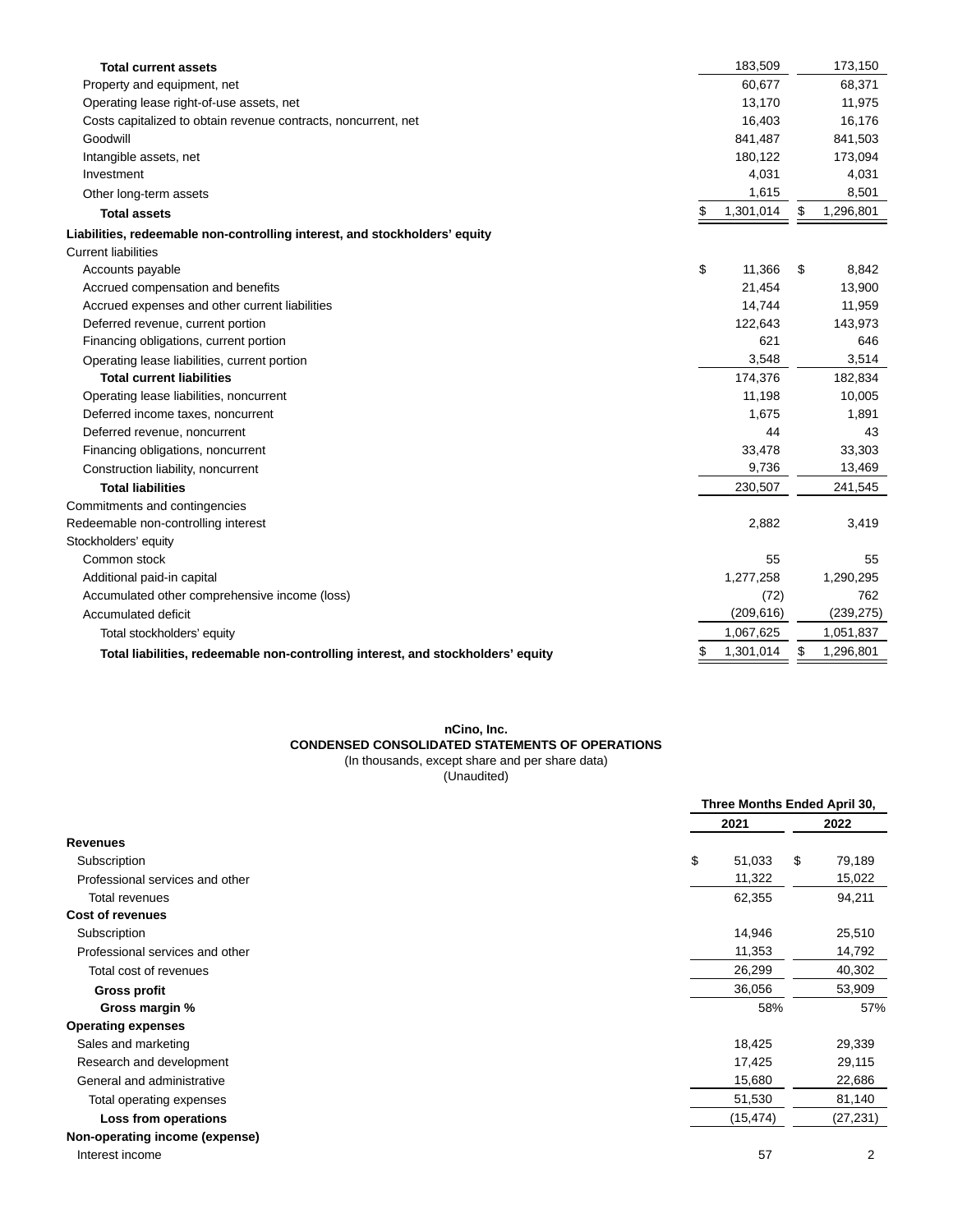| Interest expense                                               | (268)      |    | (638)       |
|----------------------------------------------------------------|------------|----|-------------|
| Other income (expense), net                                    | 267        |    | (1,573)     |
| Loss before income taxes                                       | (15, 418)  |    | (29, 440)   |
| Income tax provision                                           | 187        |    | 563         |
| <b>Net loss</b>                                                | (15,605)   |    | (30,003)    |
| Net loss attributable to redeemable non-controlling interest   | (467)      |    | (344)       |
| Adjustment attributable to redeemable non-controlling interest | (130)      |    | 1,029       |
| Net loss attributable to nCino, Inc.                           | (15,008)   |    | (30, 688)   |
| Net loss per share attributable to nCino, Inc.:                |            |    |             |
| Basic and diluted                                              | (0.16)     | 55 | (0.28)      |
| Weighted average number of common shares outstanding:          |            |    |             |
| Basic and diluted                                              | 94,402,265 |    | 109,998,637 |
|                                                                |            |    |             |

#### **nCino, Inc.**

#### **CONDENSED CONSOLIDATED STATEMENTS OF CASH FLOWS**

(In thousands)

(Unaudited)

|                                                                                                 | Three Months Ended April 30, |          |    |           |
|-------------------------------------------------------------------------------------------------|------------------------------|----------|----|-----------|
|                                                                                                 |                              | 2021     |    | 2022      |
| Cash flows from operating activities                                                            |                              |          |    |           |
| Net loss attributable to nCino, Inc.                                                            | \$                           | (15,008) | \$ | (30, 688) |
| Net loss and adjustment attributable to redeemable non-controlling interest                     |                              | (597)    |    | 685       |
| Net loss                                                                                        |                              | (15,605) |    | (30,003)  |
| Adjustments to reconcile net loss to net cash provided by operating activities:                 |                              |          |    |           |
| Depreciation and amortization                                                                   |                              | 2,095    |    | 8,460     |
| Non-cash operating lease costs                                                                  |                              | 589      |    | 1,160     |
| Amortization of costs capitalized to obtain revenue contracts                                   |                              | 1,312    |    | 2,010     |
| Amortization of debt issuance costs                                                             |                              |          |    | 40        |
| Stock-based compensation                                                                        |                              | 7,064    |    | 13,300    |
| Deferred income taxes                                                                           |                              | 62       |    | 210       |
| Provision for (recovery of) bad debt                                                            |                              | (12)     |    | 16        |
| Net foreign currency (gains) losses                                                             |                              | (566)    |    | 1,582     |
| Change in operating assets and liabilities:                                                     |                              |          |    |           |
| Accounts receivable                                                                             |                              | (192)    |    | 529       |
| Costs capitalized to obtain revenue contracts                                                   |                              | (1, 493) |    | (2, 161)  |
| Prepaid expenses and other assets                                                               |                              | 1,076    |    | (2,004)   |
| Accounts payable                                                                                |                              | 2,753    |    | (2,317)   |
| Accounts payable, related parties                                                               |                              | 478      |    |           |
| Accrued expenses and other current liabilities                                                  |                              | (8, 782) |    | (10, 827) |
| Deferred revenue                                                                                |                              | 19,411   |    | 22,444    |
| Operating lease liabilities                                                                     |                              | (632)    |    | (1, 191)  |
| Net cash provided by operating activities                                                       |                              | 7,558    |    | 1,248     |
| Cash flows from investing activities                                                            |                              |          |    |           |
| Purchases of property and equipment                                                             |                              | (522)    |    | (4,694)   |
| Net cash used in investing activities                                                           |                              | (522)    |    | (4,694)   |
| Cash flows from financing activities                                                            |                              |          |    |           |
| Proceeds from borrowings on revolving credit facility                                           |                              |          |    | 20,000    |
| Payments on revolving credit facility                                                           |                              |          |    | (20,000)  |
| Payments of debt issuance costs                                                                 |                              |          |    | (364)     |
| Exercise of stock options                                                                       |                              | 7,885    |    | 772       |
| Principal payments on financing obligations                                                     |                              | (79)     |    | (150)     |
| Net cash provided by financing activities                                                       |                              | 7,806    |    | 258       |
| Effect of foreign currency exchange rate changes on cash, cash equivalents, and restricted cash |                              | 437      |    | (1, 142)  |
| Net increase (decrease) in cash, cash equivalents, and restricted cash                          |                              | 15,279   |    | (4,330)   |
| Cash, cash equivalents, and restricted cash, beginning of period                                |                              | 371,425  |    | 88,399    |
| Cash, cash equivalents, and restricted cash, end of period                                      | \$                           | 386,704  | \$ | 84,069    |
|                                                                                                 |                              |          |    |           |

**Reconciliation of cash, cash equivalents, and restricted cash, end of period:**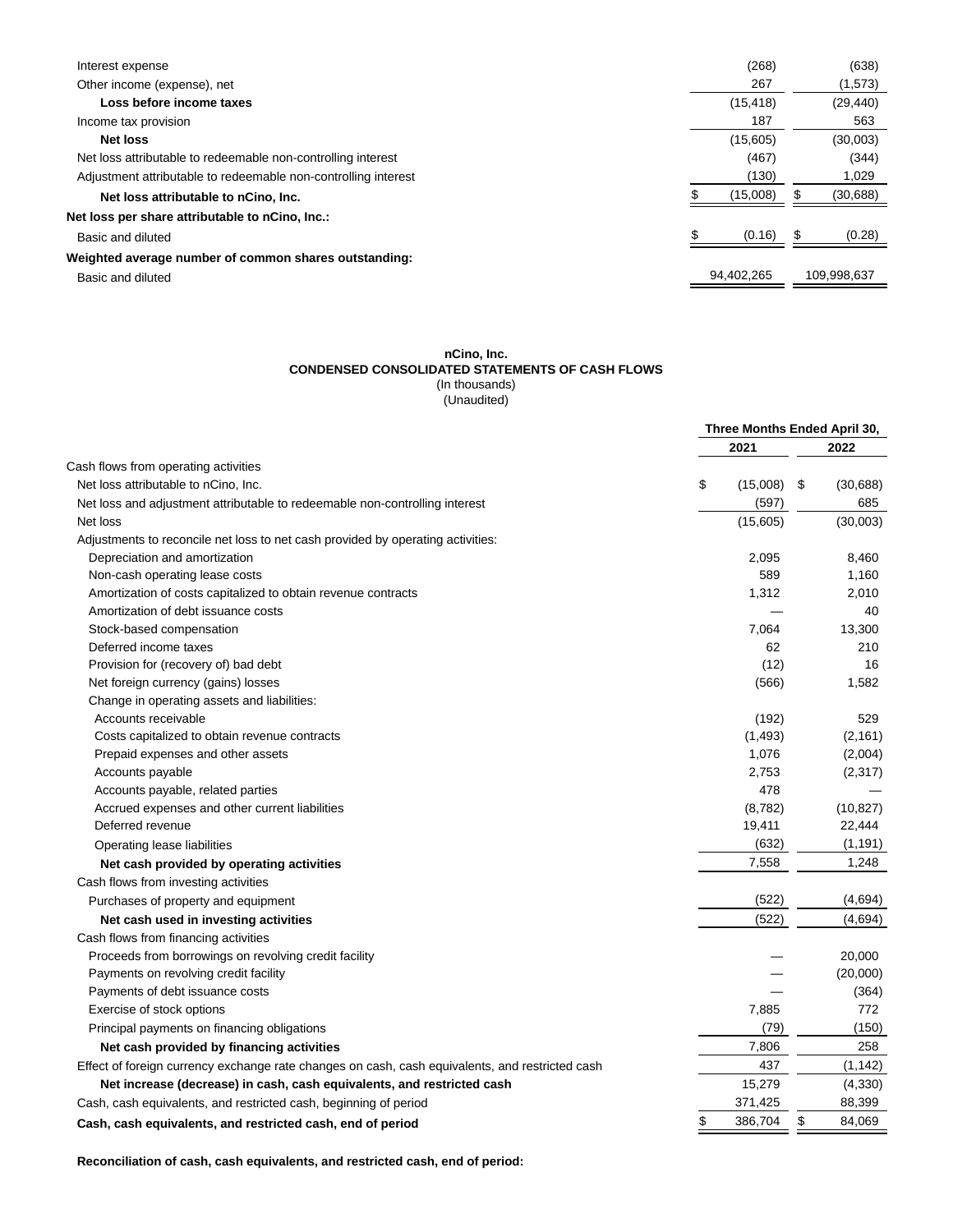| Cash and cash equivalents                                        | 386.515 | 78.684 |
|------------------------------------------------------------------|---------|--------|
| Restricted cash included in other long-term assets               | 189     | 5.385  |
| Total cash, cash equivalents, and restricted cash, end of period | 386.704 | 84.069 |

#### **Non-GAAP Financial Measures**

In nCino's public disclosures, nCino has provided non-GAAP measures, which are measurements of financial performance that have not been prepared in accordance with generally accepted accounting principles in the United States, or GAAP. In addition to its GAAP measures, nCino uses these non-GAAP financial measures internally for budgeting and resource allocation purposes and in analyzing our financial results. For the reasons set forth below, nCino believes that excluding the following items provides information that is helpful in understanding our operating results, evaluating our future prospects, comparing our financial results across accounting periods, and comparing our financial results to our peers, many of which provide similar non-GAAP financial measures.

- Stock-Based Compensation Expenses. nCino excludes stock-based compensation expenses primarily because they are non-cash expenses that nCino excludes from our internal management reporting processes. nCino's management also finds it useful to exclude these expenses when they assess the appropriate level of various operating expenses and resource allocations when budgeting, planning and forecasting future periods. Moreover, because of varying available valuation methodologies, subjective assumptions and the variety of award types that companies can use, nCino believes excluding stock-based compensation expenses allows investors to make meaningful comparisons between our recurring core business operating results and those of other companies.
- Amortization of Purchased Intangibles. nCino incurs amortization expense for purchased intangible assets in connection with certain mergers and acquisitions. Because these costs have already been incurred, cannot be recovered, are non-cash, and are affected by the inherent subjective nature of purchase price allocations, nCino excludes these expenses for our internal management reporting processes. nCino's management also finds it useful to exclude these charges when assessing the appropriate level of various operating expenses and resource allocations when budgeting, planning and forecasting future periods. Although nCino excludes amortization expense for purchased intangibles from these non-GAAP measures, management believes it is important for investors to understand that such intangible assets were recorded as part of purchase accounting and contribute to revenue generation.
- Acquisition-Related Expenses. nCino excludes expenses related to acquisitions as they limit comparability of operating results with prior periods. We believe these costs are non-recurring in nature and outside the ordinary course of business.
- Fees and Expenses Related to the Antitrust Matters. nCino excludes fees and expenses related to the government antitrust investigation and related civil action disclosed in our SEC filings as we do not believe these matters relate to the operating business and their exclusion from non-GAAP operating expenses will facilitate a more meaningful explanation of operating results and comparisons with prior period results.
- Adjustment to Redeemable Non-Controlling Interest. nCino adjusts the value of redeemable non-controlling interest of its joint venture nCino K.K. in accordance with the operating agreement for that entity. nCino believes investors benefit from an understanding of the company's operating results absent the effect of this adjustment, and for comparability, has reconciled this adjustment for previously reported non-GAAP results.

There are limitations to using non-GAAP financial measures because non-GAAP financial measures are not prepared in accordance with GAAP and may be different from non-GAAP financial measures provided by other companies. The non-GAAP financial measures are limited in value because they exclude certain items that may have a material impact upon our reported financial results. In addition, they are subject to inherent limitations as they reflect the exercise of judgments by nCino's management about which items are adjusted to calculate its non-GAAP financial measures. nCino compensates for these limitations by analyzing current and future results on a GAAP basis as well as a non-GAAP basis and also by providing GAAP measures in its public disclosures. Non-GAAP financial measures should not be considered in isolation from, or as a substitute for, financial information prepared in accordance with GAAP. nCino encourages investors and others to review our financial information in its entirety, not to rely on any single financial measure to evaluate our business, and to view our non-GAAP financial measures in conjunction with the most directly comparable GAAP financial measures. A reconciliation of GAAP to the non-GAAP financial measures has been provided in the tables below.

#### **nCino, Inc. RECONCILIATION OF GAAP TO NON-GAAP MEASURES** (In thousands, except share and per share data)

(Unaudited)

|                                           | Three Months Ended April 30, |        |    |        |
|-------------------------------------------|------------------------------|--------|----|--------|
|                                           | 2021<br>2022                 |        |    |        |
| <b>GAAP total revenues</b>                |                              | 62.355 |    | 94,211 |
| <b>GAAP cost of subscription revenues</b> | \$.                          | 14.946 | \$ | 25,510 |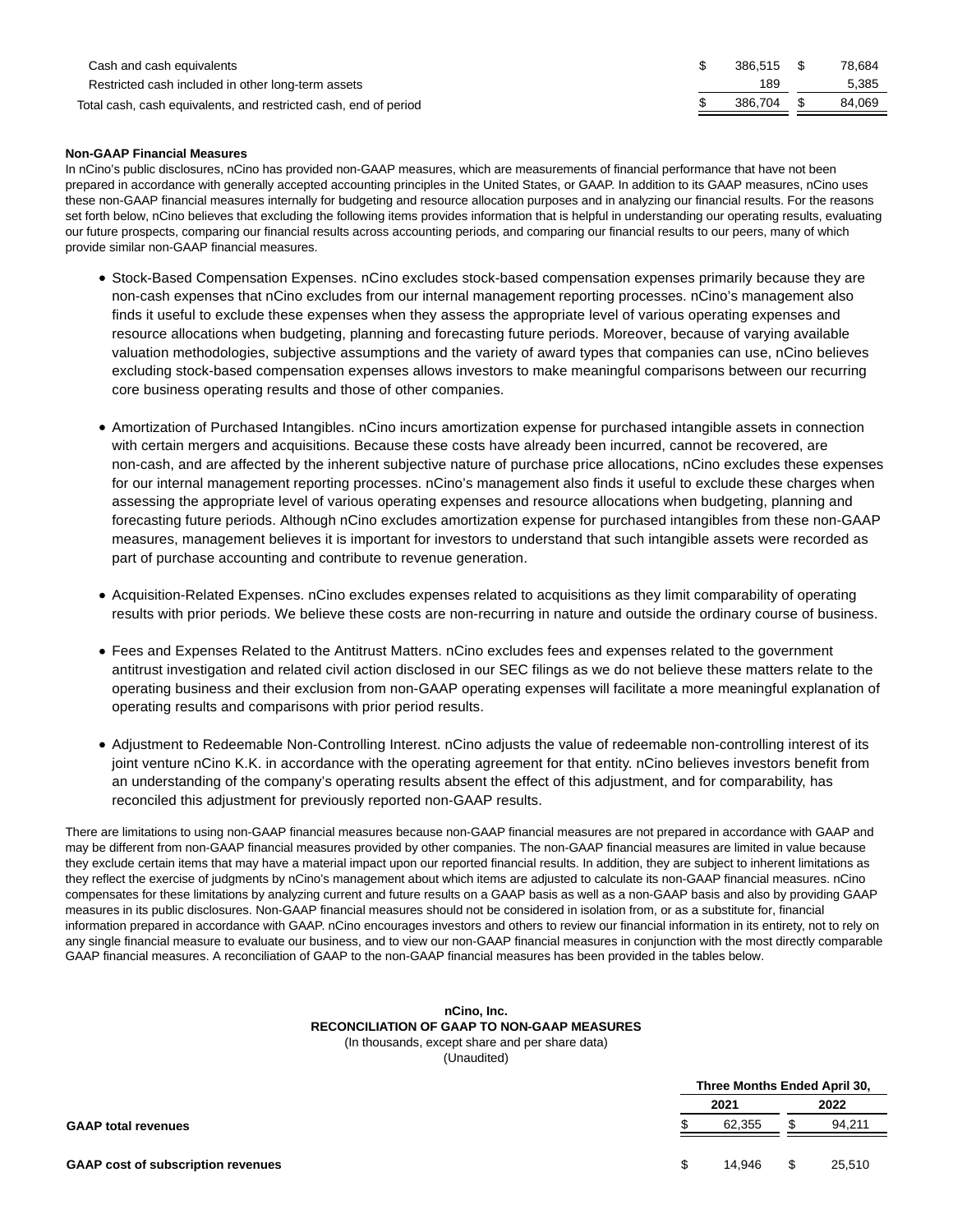| Amortization expense - developed technology                                      | (396)           |               | (4,262)     |
|----------------------------------------------------------------------------------|-----------------|---------------|-------------|
| Stock-based compensation                                                         | (285)           |               | (376)       |
| <b>Non-GAAP cost of subscription revenues</b>                                    | \$<br>14,265    | $\frac{1}{2}$ | 20,872      |
| GAAP cost of professional services and other revenues                            | \$<br>11,353    | \$            | 14,792      |
| Stock-based compensation                                                         | (1, 332)        |               | (1,871)     |
| Non-GAAP cost of professional services and other revenues                        | \$<br>10,021    | \$            | 12,921      |
|                                                                                  | \$<br>36,056    |               | 53,909      |
| <b>GAAP gross profit</b><br>Amortization expense - developed technology          | 396             | \$            | 4,262       |
| Stock-based compensation                                                         | 1,617           |               | 2,247       |
| Non-GAAP gross profit                                                            | \$<br>38,069    | \$            | 60,418      |
|                                                                                  | 61%             |               |             |
| Non-GAAP gross margin %                                                          |                 |               | 64%         |
| GAAP sales & marketing expense                                                   | \$<br>18,425    | \$            | 29,339      |
| Amortization expense - customer relationships                                    | (418)           |               | (2, 167)    |
| Amortization expense - trade name                                                |                 |               | (604)       |
| Stock-based compensation                                                         | (1,753)         |               | (3,371)     |
| Non-GAAP sales & marketing expense                                               | \$<br>16,254    | \$            | 23,197      |
| GAAP research & development expense                                              | \$<br>17,425    | \$            | 29,115      |
| Stock-based compensation                                                         | (1, 543)        |               | (2,832)     |
| Non-GAAP research & development expense                                          | \$<br>15,882    | \$            | 26,283      |
| GAAP general & administrative expense                                            | \$<br>15,680    | \$            | 22,686      |
| Stock-based compensation                                                         | (2, 151)        |               | (4, 850)    |
| Acquisition-related expenses                                                     |                 |               | (1, 497)    |
| Fees and expenses related to the Antitrust Matters                               | (3,263)         |               | (1,732)     |
| Non-GAAP general & administrative expense                                        | \$<br>10,266    | \$            | 14,607      |
|                                                                                  |                 |               |             |
| <b>GAAP loss from operations</b>                                                 | \$<br>(15, 474) | \$            | (27, 231)   |
| Amortization expense - developed technology                                      | 396             |               | 4,262       |
| Amortization expense - customer relationships                                    | 418             |               | 2,167       |
| Amortization expense - trade name                                                |                 |               | 604         |
| Stock-based compensation                                                         | 7,064           |               | 13,300      |
| Acquisition-related expenses                                                     |                 |               | 1,497       |
| Fees and expenses related to the Antitrust Matters                               | 3,263           |               | 1,732       |
| <b>Non-GAAP operating loss</b>                                                   | \$<br>(4, 333)  | \$            | (3,669)     |
| Non-GAAP operating margin                                                        | (7)%            |               | (4)%        |
| GAAP net loss attributable to nCino                                              | \$<br>(15,008)  | \$            | (30, 688)   |
| Amortization expense - developed technology                                      | 396             |               | 4,262       |
| Amortization expense - customer relationships                                    | 418             |               | 2,167       |
| Amortization expense - trade name                                                |                 |               | 604         |
| Stock-based compensation                                                         | 7,064           |               | 13,300      |
| Acquisition-related expenses                                                     |                 |               | 1,497       |
| Fees and expenses related to the Antitrust Matters                               | 3,263           |               | 1,732       |
| Adjustment attributable to redeemable non-controlling interest                   | (130)           |               | 1,029       |
| Non-GAAP net loss attributable to nCino                                          | \$<br>(3,997)   | $\frac{1}{2}$ | (6,097)     |
| Weighted-average shares used to compute net loss per share, basic and diluted    | 94,402,265      |               | 109,998,637 |
| GAAP net loss attributable to nCino per share                                    | \$<br>(0.16)    | $\frac{1}{2}$ | (0.28)      |
| Non-GAAP net loss attributable to nCino per share                                | \$<br>(0.04)    | $\frac{1}{2}$ | (0.06)      |
|                                                                                  |                 |               |             |
| Free cash flow                                                                   | \$<br>7,558     |               | 1,248       |
| Net cash provided by operating activities<br>Purchases of property and equipment | (522)           | \$            | (4,694)     |
| Free cash flow                                                                   | \$<br>7,036     | \$            | (3, 446)    |
|                                                                                  |                 |               |             |